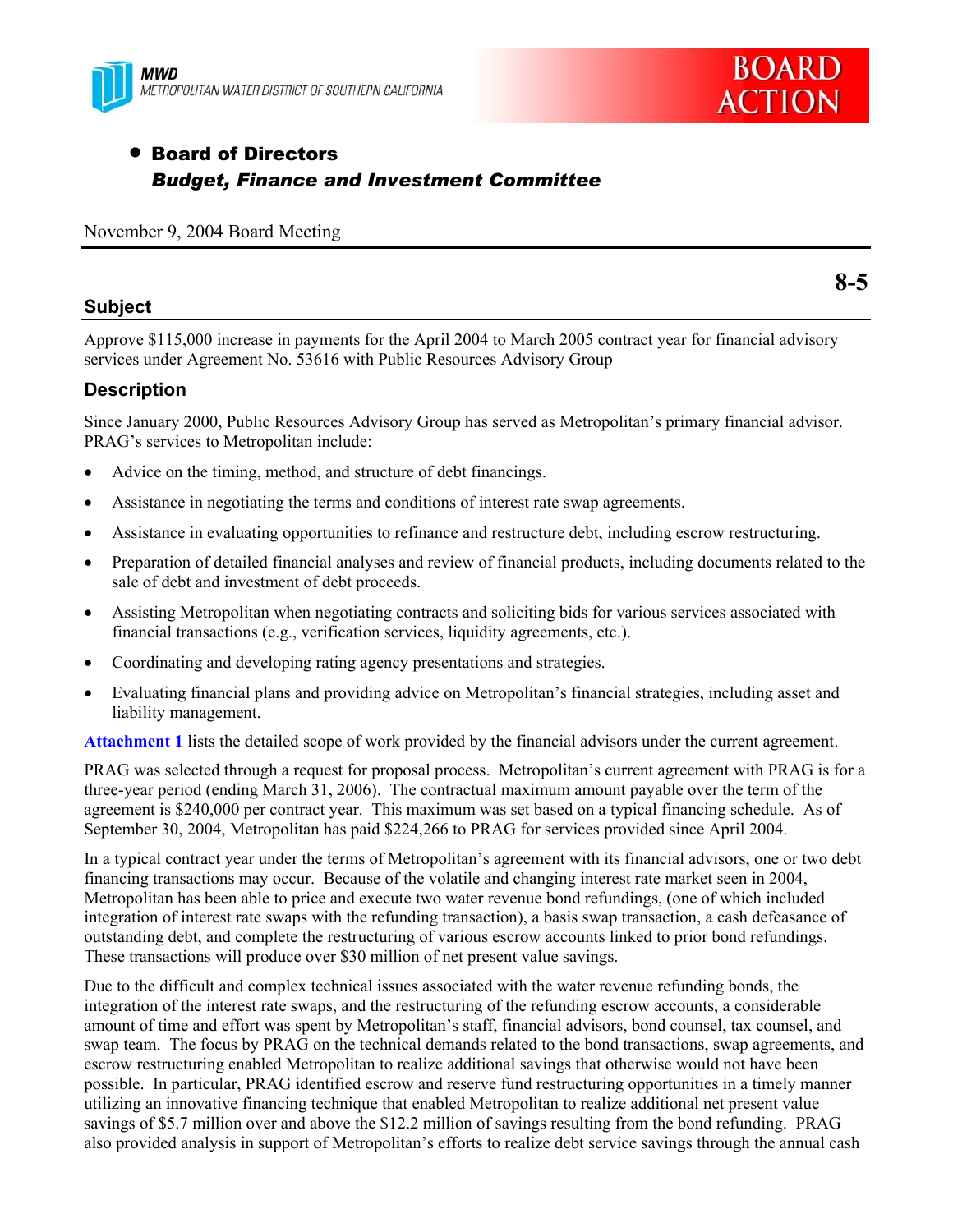defeasance program by providing technical analysis related to the August 2004 cash defeasance. The 2004 cash defeasance was done in conjunction with an innovative escrow restructuring devised by PRAG that will produce additional net present value savings of \$1.5 million.

Metropolitan is planning to price a \$300 million new money fixed-rate bond issue in October to help fund the ongoing capital investment program. The financing will have two separate fixed-rate bond pricings, with maturities extending to 28 years.

Metropolitan is also executing a \$136 million water revenue bond refunding transaction that will lower debt service payments over the next 25 years. The refunding transaction will be accomplished by issuing variable-rate water revenue bonds and simultaneously executing a LIBOR-based (London Interbank Offer Rate) interest rate swap with two swap counterparties. Metropolitan will pay a fixed rate of 2.98 percent to each of the swap counterparties and in exchange would receive a payment equal to 61.55 percent of one-month LIBOR. The variable payment received by Metropolitan would approximate, but may not necessarily be equal to the variable rate bond payments made by Metropolitan. The refunding is estimated to produce over \$10.9 million of net present value savings. Metropolitan has negotiated a fee of \$100,000 with PRAG for the new money bond transaction, the issuance of the variable rate water revenue refunding bonds, and the interest rate swap pricings.

For the remainder of contract year 2004/05, it is anticipated that PRAG will provide other financial advisory services for Metropolitan in accordance with the terms and conditions of the current agreement. Based on work already performed by PRAG during the 2004/05 contract year, the anticipated fees for the bond and interest rate swap transactions, and other financial advisory services anticipated through March 2005, staff estimates payments to PRAG for contract year 2004/05 could total as much as \$355,000. Therefore, payments to PRAG for contract year 2004/05 are estimated to be \$115,000 greater than the maximum amount payable identified in the agreement.

## **Policy**

Metropolitan Water District Administrative Code § 8115: (a) Negotiated Contracts

# **California Environmental Quality Act (CEQA)**

CEQA determination for Option #1:

The proposed action is not defined as a project under CEQA because it involves continuing administrative activities (Section 15378(b)(2) of the State CEQA Guidelines). In addition, the proposed action is not subject to CEQA because it involves other government fiscal activities, which do not involve any commitment to any specific project which may result in a potentially significant physical impact on the environment (Section 15378(b)(4) of the State CEQA Guidelines).

The CEQA determination is: Determine that the proposed action is not subject to the provisions of CEQA pursuant to Sections 15378(b)(2) and 15378(b)(4) of the State CEQA Guidelines.

CEQA determination for Option #2:

None required

## **Board Options/Fiscal Impacts**

#### **Option #1**

Adopt the CEQA determination and approve additional payments up to \$115,000 to a total of \$355,000 under Agreement No. 53616 for contract year 2004/05.

**Fiscal Impact:** Up to \$115,000

#### **Option #2**

Do not approve the additional payments under Agreement No. 53616 for contract year 2004/05. **Fiscal Impact:** Metropolitan would not receive financial advisory services from PRAG for the remainder of the 2004/05 contract year.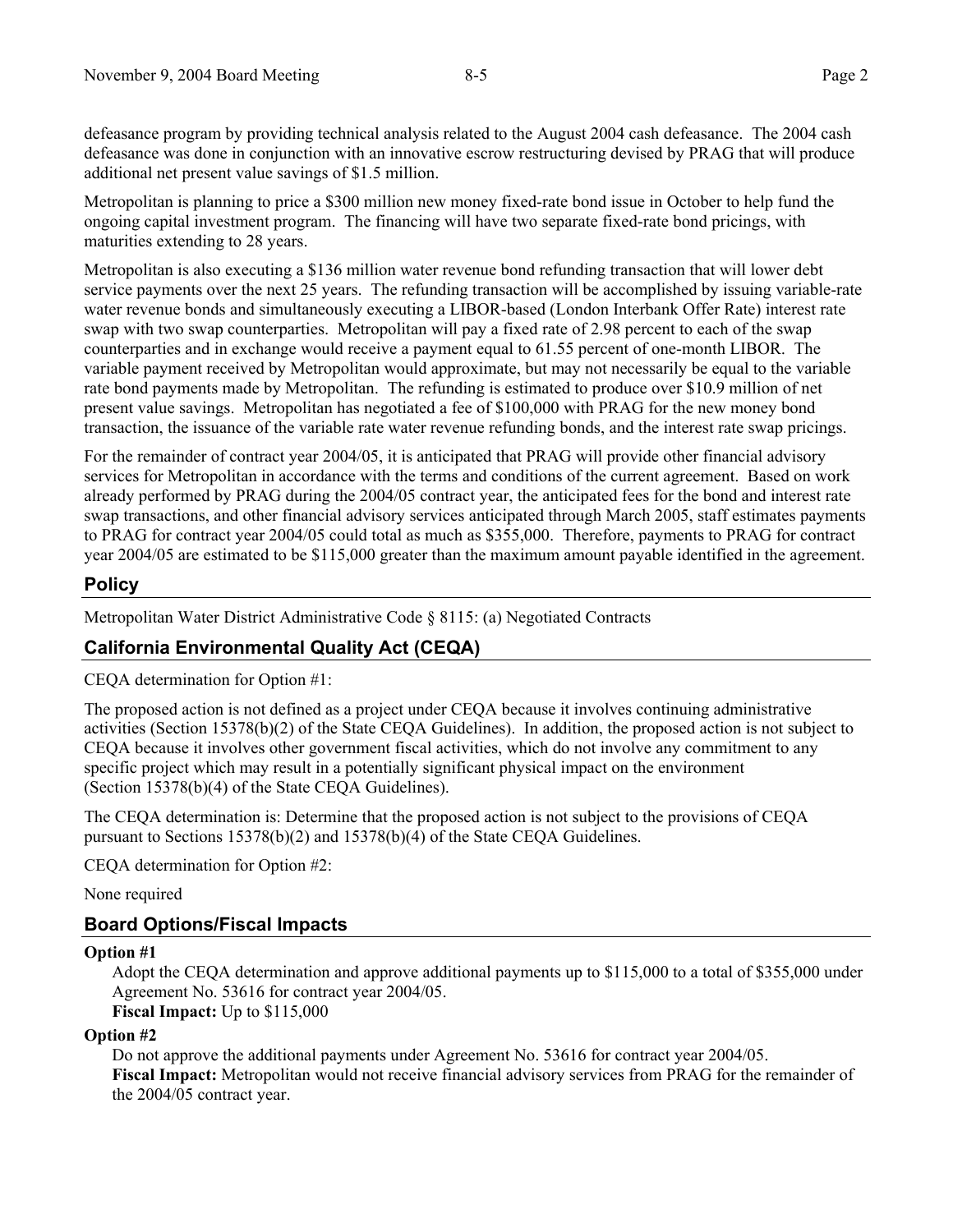## **Staff Recommendation**

Option #1

10/11/2004 Mhs *Brian G. Thomas Date* 

*Chief Financial Officer* 

10/18/2004 *Ronald R. Gastelum Chief Executive Officer Date* 

**Attachment 1 – Financial Advisory Services – Scope of Work** 

BLA #3173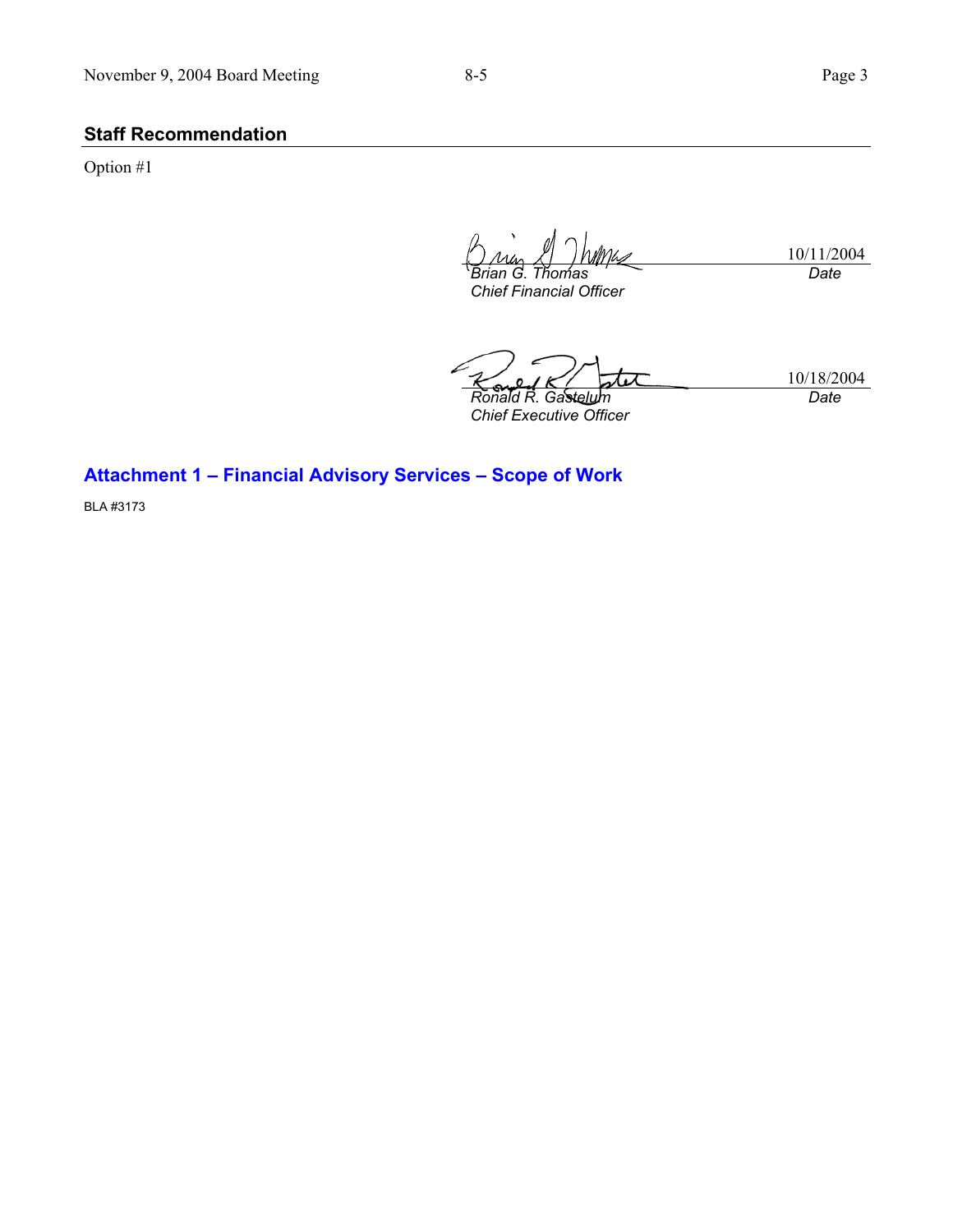#### **Financial Advisory Services Scope of Work**

Public Resources Advisory Group, serving as Metropolitan's financial advisor, will provide Metropolitan financial advisory services to include but not limited to the following services and commitments:

- (a) Provide Metropolitan with information, judgments, and forecasts regarding economic, capital market, and money market conditions.
- (b) Advise Metropolitan on the timing, method, and structure of Metropolitan's bond sales. Assist and advise Metropolitan in negotiating the amount and components of the underwriters' spread, pricing, and other terms of the bond sale, including verification of the true-interest-cost of winning bids for a competitive bond sale by Metropolitan.
- (c) Assist and advise Metropolitan in evaluating opportunities to refinance and restructure outstanding Metropolitan debt.
- (d) Evaluate and advise Metropolitan on the use of new and complex debt structures, including various derivative and swap products that are proposed to Metropolitan. May also be required to prepare a detailed financial analysis and review of such debt structures and financial products.
- (e) Assist Metropolitan in negotiating contracts, such as swaps, investment agreements, purchases and sales of assets.
- (f) Solicit bids related to escrow funds, insurance, swap rates, lines of credit, and any other bids Metropolitan may request.
- (g) Assist Metropolitan in updating and implementing strategies, plans, and policies. This includes analyzing short, intermediate, and long-term financing options, and ongoing surveys of the financial activities of public and private water utilities and, if requested, electric utilities.
- (h) Assist Metropolitan in preparing and reviewing documents necessary for the sale of its securities and investment of the proceeds thereof.
- (i) Assist Metropolitan, in coordination with Metropolitan's General Counsel and Bond Counsel, in ensuring that applicable laws and regulations relating to security offerings are followed.
- (j) Assist Metropolitan in preparing for meetings with rating agencies and investors.
- (k) Assist Metropolitan in reviewing and analyzing legislation that may have a financial impact on Metropolitan.